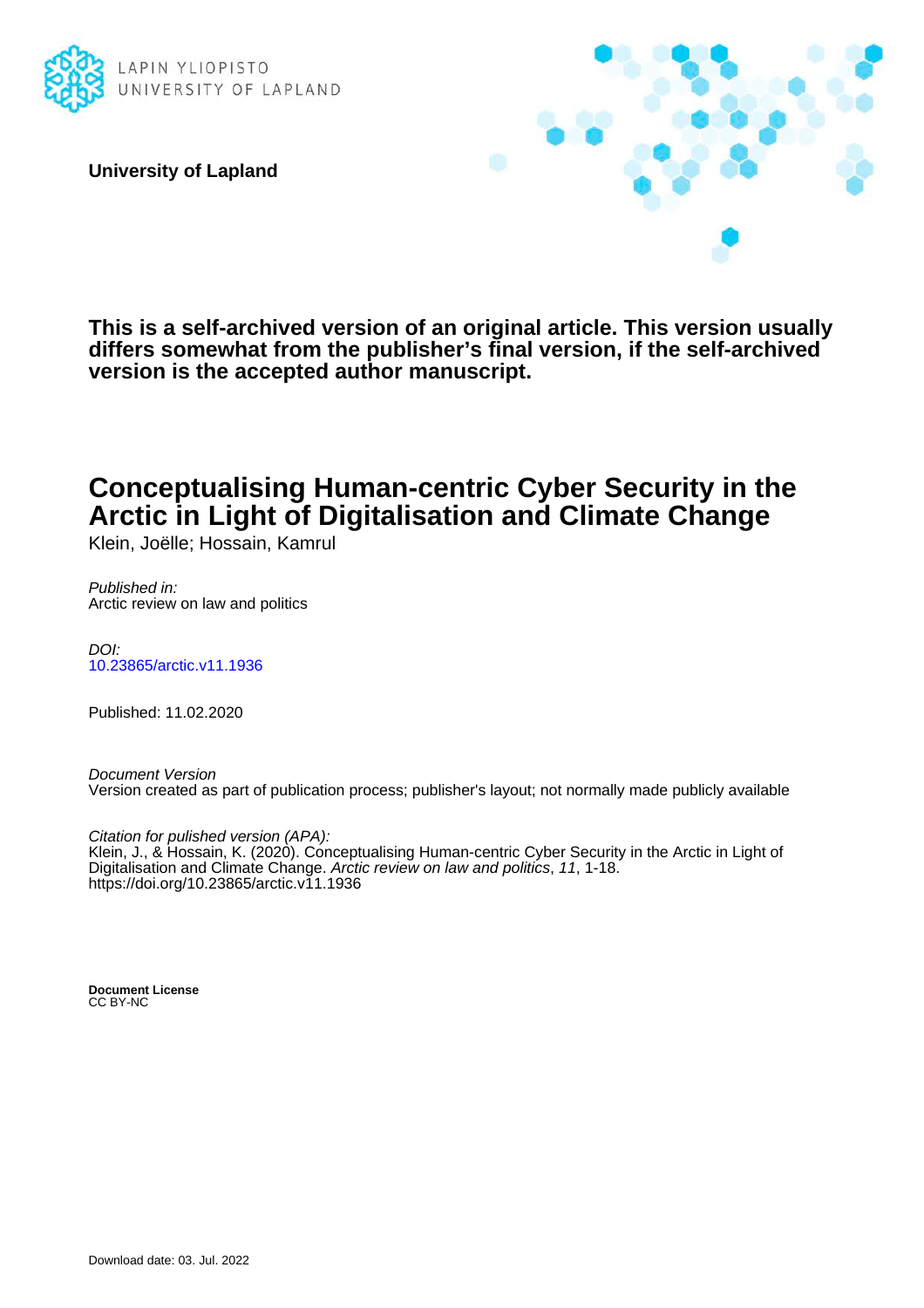*Arctic Review on Law and Politics Vol. 11, 2020, pp. 1–18*

# **Conceptualising Human-centric Cyber Security in the Arctic in Light of Digitalisation and Climate Change**

Joëlle Klein & Kamrul Hossain\*

*Northern Institute for Environmental and Minority Law, Arctic Centre, University of Lapland*

#### **Abstract**

The following article revisits existing scholarship on human-centric approaches to security in cyberspace and argues that a holistic understanding of cyber security in the Arctic must include discussion of the use of cyber technology in the everyday lives of individuals and communities, addressing both the ways such tools enable and undermine human security. Simultaneously, the article contextualises the Arctic as a region undergoing rapid change as a result of climate change and increased digitalisation and seeks to understand the consequent implications for human security. In light of these considerations, the article analyses the existing constraints and possibilities that cyber security and digitalisation pose for human security and revisits them from a humancentric perspective of cyber security. It also seeks to contextualise such security infuences in relation to the role of climate change and its infuence on the region. Finally, several examples are discussed to underline the interdependent implications of digitalisation and climate change from a human-centric perspective of cyber security in the Arctic.

**Keywords:** *cyber security; digitalisation; human security; Arctic; climate change*

Responsible Editor: Nigel Bankes, University of Calgary, Canada Received: October 2019; Accepted: January 2020; Published: February 2020

### **1. Introduction**

In the last several decades, the use and spread of cyber technology, an inclusive system of information and communication technology, has rapidly increased across the globe. With it, discourse on cyber security is increasingly prevalent on the national and international levels. As the new frontier of cyberspace develops, efforts to regulate

<sup>\*</sup>Correspondence to: Kamrul Hossain, email: khossain@ulapland.f

<sup>© 2020</sup> Joëlle Klein & Kamrul Hossain. This is an Open Access article distributed under the terms of the Creative Commons Attribution-NonCommercial 4.0 International License (https://creativecommons.org/licenses/by-nc/4.0/), allowing third parties to share their work (copy, distribute, transmit) and to adapt it, under the condition that the authors are given credit, that the work is not used for commercial purposes, and that in the event of reuse or distribution, the terms of this license are made clear.

*Citation: Joëlle Klein & Kamrul Hossain. "Conceptualising Human-centric Cyber Security in the Arctic in Light of Digitalisation and Climate Change'' Arctic Review on Law and Politics, Vol. 11, 2020, pp. 1–18. http://dx.doi.org/10.23865/arctic.v11.1936*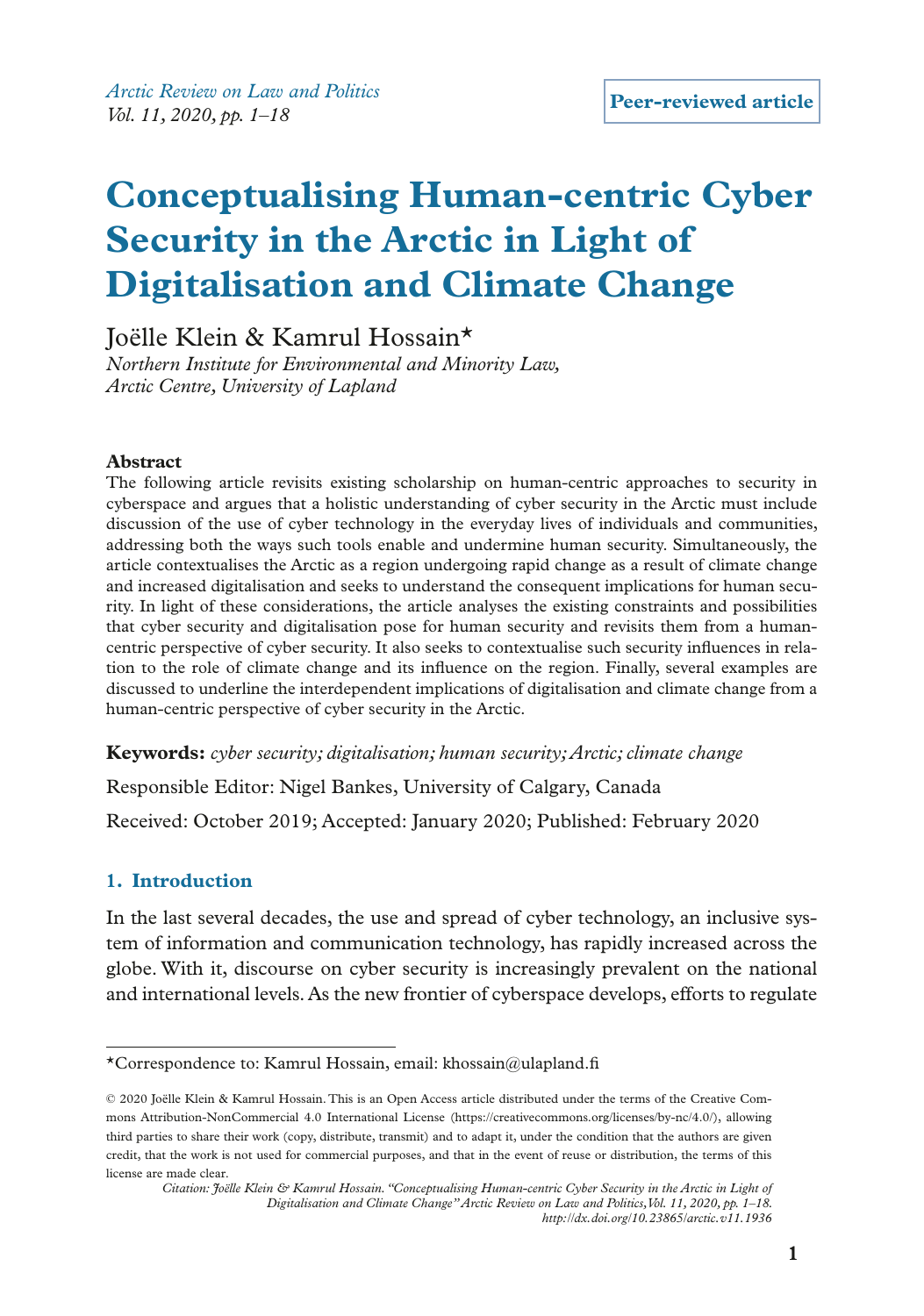and protect privacy and data seek to balance with the need for open and fair use. States have begun to adopt cyber security strategies to protect their interests and securitise the cyber arena from threats leveraged by malicious actors. However, within these strategies, the technicality of cyberspace is not discussed in relation to the negative (threats) and positive (enablement) aspects of security<sup>1</sup> that technologies and cyberspace provide for individuals and communities *within* states. Government- and state-based understandings of cyber security are often limited to national security interests that place the state as the referent object vulnerable to the insecurity of cyber infrastructure or frameworks. The threat of hacking, or cyber infuence, and control and ownership over information and intelligence is often the frst imagined threat in relation to cyber security. This places the state, its infrastructure and its institutions at the centre of such threats but fails to consider the impact of cyber security on people at the individual level and their communities. National security agendas surrounding cyber security often do not conceptualise the human impact of such threats as the predominant referent of security but rather dominant institutional frameworks. Likewise, considerations of cyber security often neglect the abilities of cyber technology to enable individuals and communities to achieve security.

Cyber technology and digital tools are increasingly replacing existing physical tools, and information, services and data are migrating into the digital sphere under the current trend of digitalisation. Therefore, the state of cyber security determines how digital transformation occurs. Digitalisation has changed the medium and function of everyday societal interactions and has infuenced how individuals and communities relate to each other and themselves. Cyberspace has become "cyber-physical" in the sense that everyday interactions (communications, shopping, fnances, education, etc.) have become inextricably linked to the cyber world, and public goods and services are increasingly dependent on the use of online and digital technology.<sup>2</sup> Facebook, Instagram, Twitter and Snapchat are prime examples of how individuals present themselves and share information online. Alongside the information individuals choose to share, companies and frms are interested in the inherent data individuals create simply by entering an online space – subtle information about an individual's location, preferences, activity and usage. Human rights in cyberspace are becoming increasingly relevant and important, yet scholars<sup>3</sup> note that individual and community security concerns and their variance across regions and contexts are often not discussed or are inadequately refected in cyber security research.

Ongoing discourse on cyber security contextualised in various regions is thus problematic, not only because of the state-based assumptions and preconceptions underlying our understanding of cyber security, but also in understanding the nuanced ways in which cyber security impacts local communities and individuals. This is particularly true when it comes to discourse on the Arctic. Although the region is often discussed as homogenous, it is actually a complex and intersecting network of different cultural, societal, political and geophysical realities. There are, of course, many similarities between various Arctic states in terms of cold climactic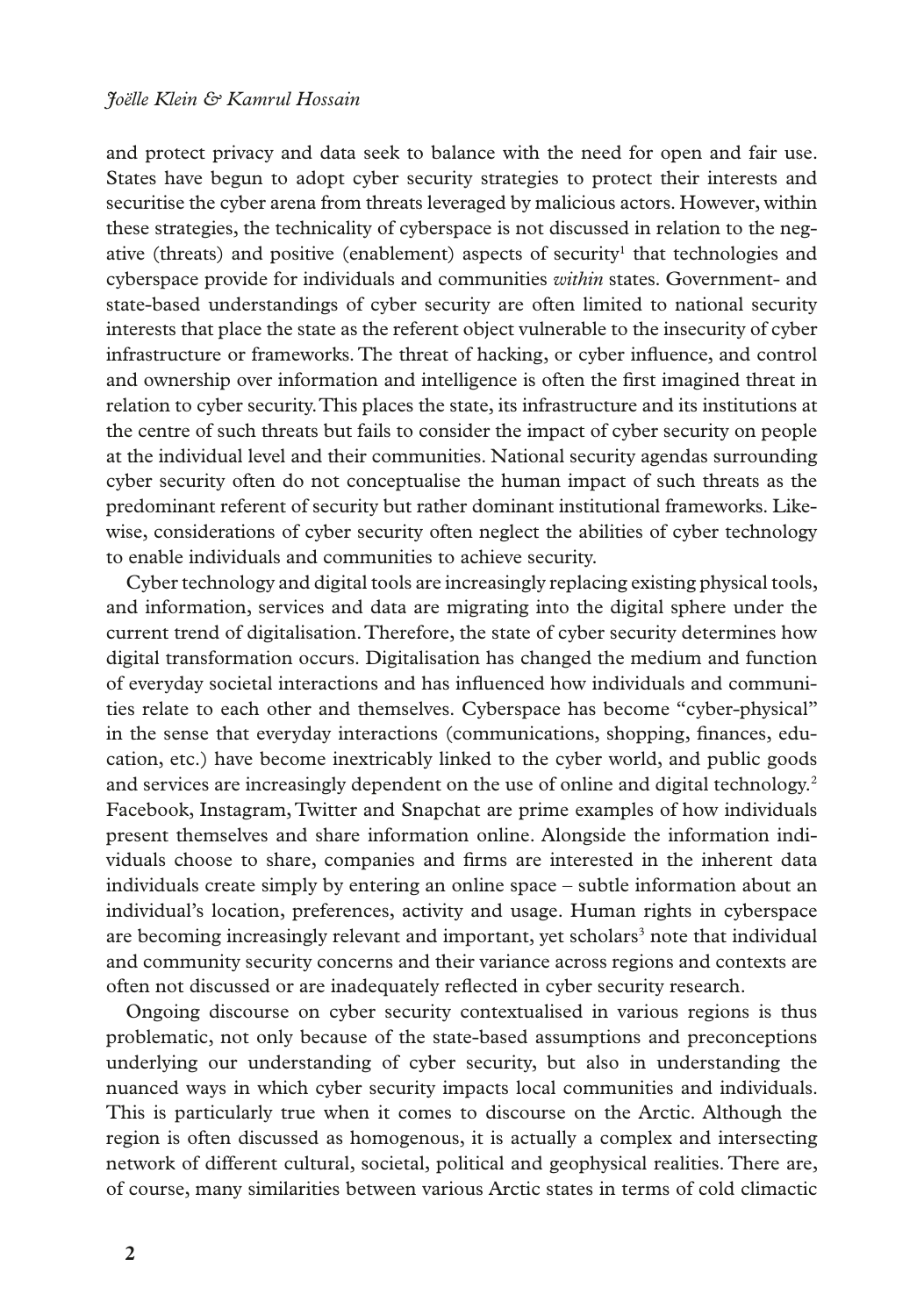conditions, the presence of indigenous peoples, the legacy of colonialism, dichotomies between rural and remote communities, and the shared regional governance forum of the Arctic Council.<sup>4</sup> However, it is important to remember that, despite shared similarities, the reality is that individuals and communities are prone great variation across the Arctic. This is also true for cyber security and digitalisation. In discussing both the Arctic and digitalisation in tandem, cyber security becomes an inherently important discussion based on the particularities presented by both.

As such, the regional and local contexts of individuals and communities become important factors in determining the roles of technology and individual relationships in cyberspace. In particular, individuals' access to cyber technologies and connectivity are dependent on their locations and surrounding circumstances. In the Arctic, people's access to the internet and cyber technology vary depending on their location and the local geography. Communities located in the northernmost regions of Finland, Sweden and Norway – also referred to as the European High North (EHN) – have fairly good connectivity and access to digital services and cyber technologies, whereas the more remote, rural areas of Russia, Canada and Alaska may face more signifcant diffculties in accessing information and communication technologies (ICTs) and sustaining reliable connectivity.<sup>5</sup> In addition, Arctic communities face rapid, visible and signifcant impacts as a result of climate change, resulting in a shared narrative between communities and environmental justice advocates in the region. A large portion of this activism has been conducted online and popularised through social media and online communication tools. Moreover, the impacts of climate change in the Arctic may disproportionately affect digitally operated physical infrastructures, so-called "critical infrastructures," (CI) due to, for example, unexpected, unpredictable extreme conditions that prevail in the Arctic as a result of climate change. Any disruption or malfunctioning of such infrastructures would harm communities in the region. For this reason, the Arctic serves as a diverse context in which to consider the varying human security aspects linked to cyber security and climate change. The concept of human security offers an opportunity to re-centralise individuals and their communities into existing discourses in the cyber security framework. By considering cyber security through the lens of human security, the analysis shifts to a focus on both the threats and the opportunities that cyber technology affords for the security of individuals and communities. In doing so, it opens discussion on how the cybersecurity framework may both exacerbate the vulnerabilities and threats posed by climate change and increase opportunities to enable resilience of individuals and communities in the Arctic.

#### **2. The cybersecurity framework in the context of Arctic climate change**

A "cybersecurity framework" refers to a system of standards, guidelines and practices that protect and fortify information systems, networks and supporting infrastructures from unauthorised access and in critical conditions. Analyses of cybersecurity frameworks include digital infrastructures, thereby creating a connection with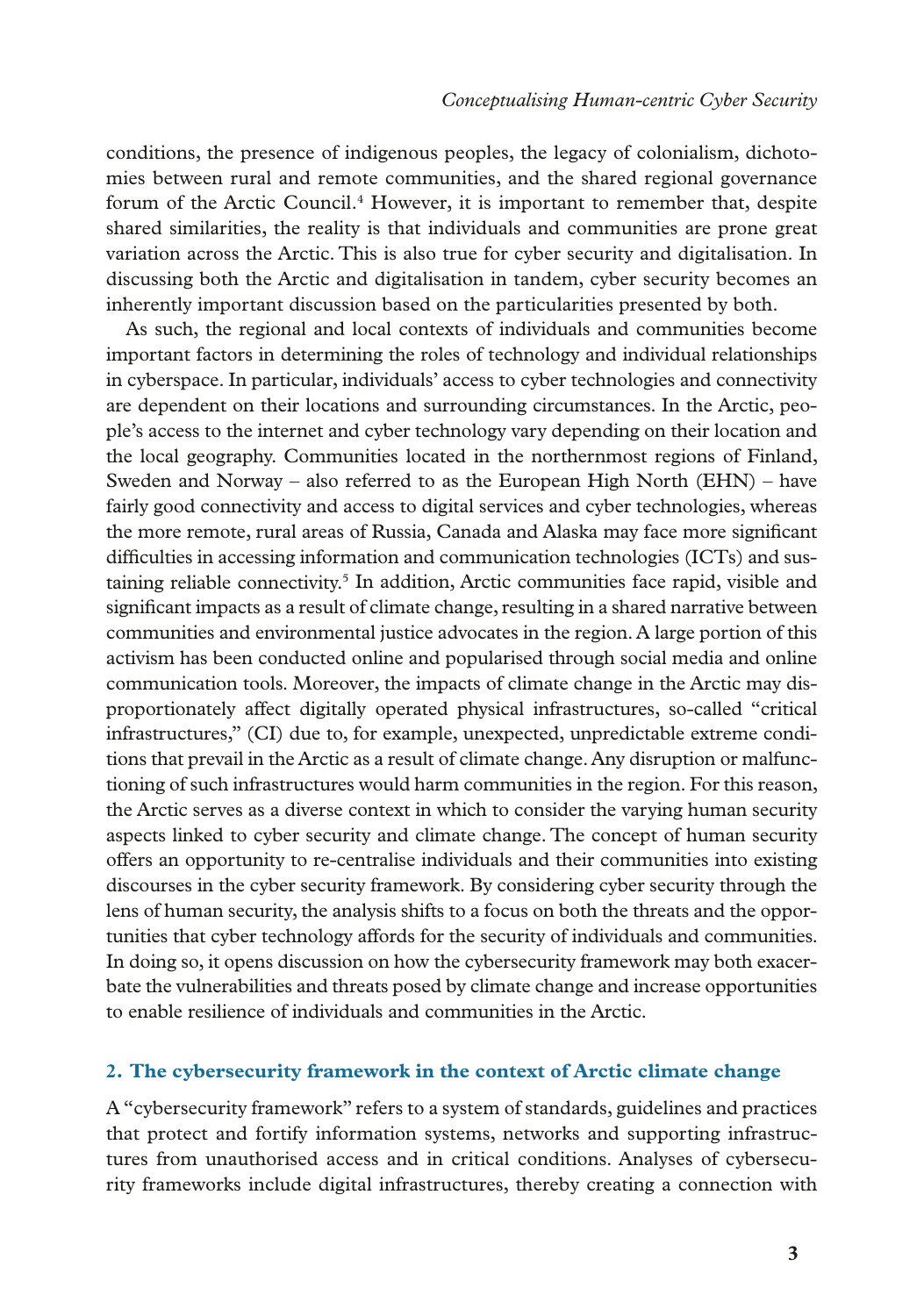cybersecurity, given that the smooth functioning of digital infrastructures is heavily dependent on the security of cyberspace. At frst glance, it may seem unpersuasive to establish a link between cybersecurity and climate change; however, climate change in the Arctic can affect, for example, digitally operated physical infrastructures with the high possibility of critically disrupting their systems, affecting various dimensions of human security. To offer an understanding of human-centric cybersecurity (as discussed in part 3), this section refers to an interconnection between climate change in the Arctic and the cybersecurity framework. While part 4 elaborates on this link with concrete examples, the following discussion presents a brief introduction to the challenges and opportunities illuminated by their interconnection with reference to the Arctic.

The Arctic region can be defned differently depending on its geographic, political and bio-ecological characteristics. Politically speaking, the Arctic can be defned in international terms as the eight Arctic states comprising the Arctic Council: Finland, Norway, Sweden, Russia, Canada, the United States, Iceland and Greenland (via Denmark). A more nuanced political delineation would include further defnition as the northernmost regions of several of these states. The Arctic is a geographically large region, home to diverse cultures and abundant ecosystems. It is also home to over four million people, with the northernmost areas of the region characterised by mostly rural, sparsely populated centres.<sup>6</sup> One defining characteristic of the Arctic is its history of colonialism, as it is the ancestral home of diverse indigenous peoples in all its constituent countries except Iceland. Nature-based livelihoods and traditional economies are vitally important to the region. Over the years, discussions on the Arctic have increasingly mentioned climate change because of its impending and current impacts, which are only accelerating.<sup>7</sup> The Arctic Council's Arctic Monitoring and Assessment Program (AMAP) underscores the signifcance of climate change in driving geographic and ecosystem changes to the permafrost, sea ice cover and duration, and glacier thickness. Accelerated positive feedback loops related to climate change also drive impacts on terrestrial vegetation, coastal erosion, freshwater balance and marine productivity.<sup>8</sup> According to the Arctic Climate Impact Assessment (ACIA), shifting vegetation zones, changes in animal species diversity and distribution, increased storms, the thawing of the permafrost, easy access to the region because of sea ice melt, and ultra-violet radiation all produce adverse consequences for Arctic populations.9 The most recent Intergovernmental Panel on Climate Change (IPCC) report on the impact of global warming of 1.5 °C identifes the Arctic ecosystem as a region facing a "disproportionately higher risk of adverse consequences."10 Environmental security concerns are therefore crucial in the Arctic, a region where several human security concerns intersect, such as climate change, natural resource extraction, and changes in socio-cultural and demographic dynamics as well as changes in the diverse economic interests of various actors, including local and indigenous populations.<sup>11</sup>

New economic activities, such as resource extraction, infrastructure development and tourism across the Arctic region, lead to changes in environments, economies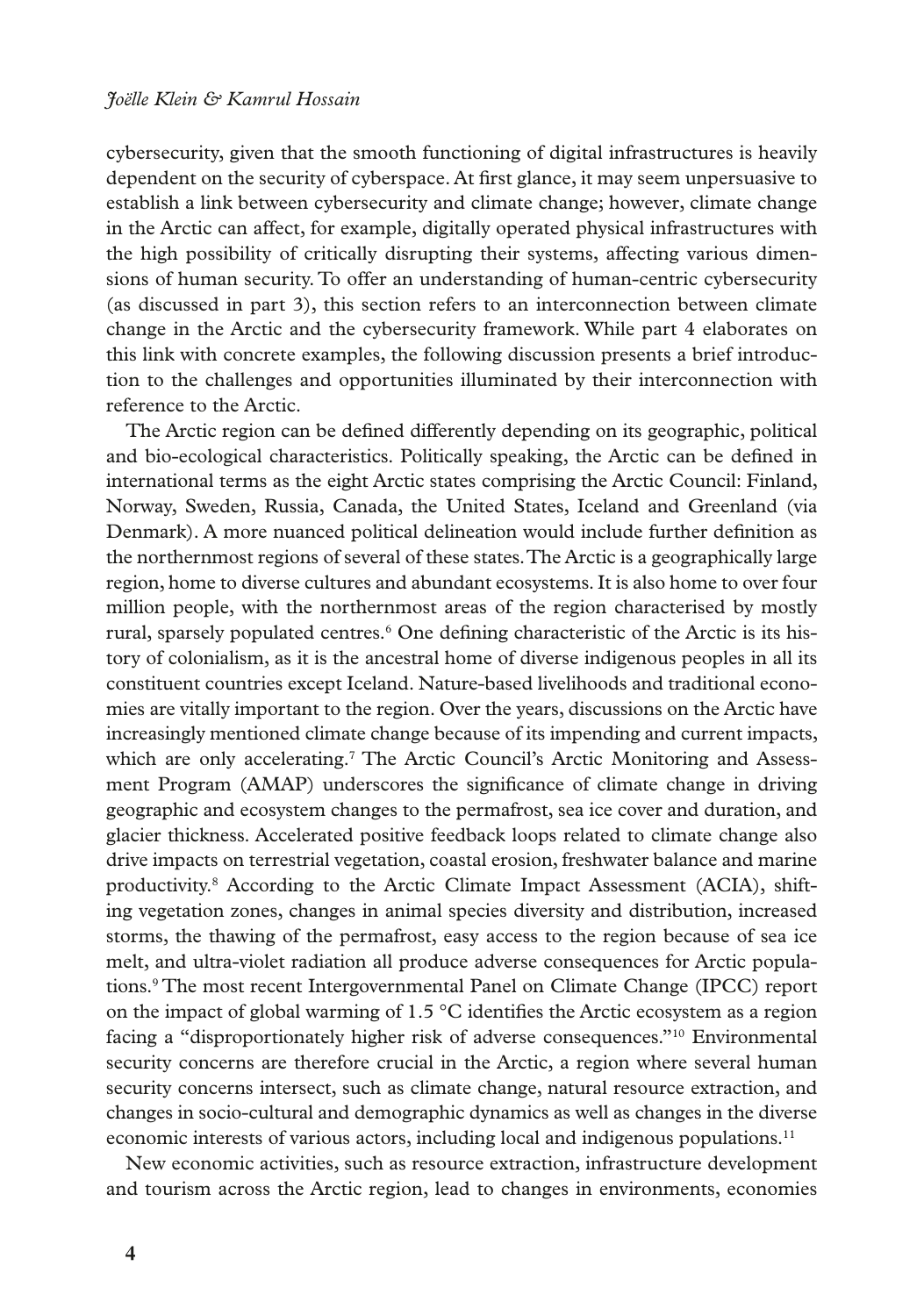and societies, $12$  all of which are increasingly integrated with the cybersecurity framework and where different interest groups emerge and interact both positively and negatively.13 The human and community impacts of such developments are likely to cause both immediate and long-term effects that will change existing cultures, livelihoods and relationships with the planet. In this way, human security in the Arctic is intimately related to climate change. The indigenous populations of the Arctic are most vulnerable to these sorts of changes, $<sup>14</sup>$  which often deprive them of</sup> sources of sustenance as well as political participation. However, the integration of new lifestyles and cultures driven by both demographic changes and technological advancements has brought both negative and positive incentives for the populations of the region.

Climate change compounds some of the Arctic's unique characteristics: volatile conditions, harsh environments, exposure to unpredictable natural disasters, long winters, sparse populations, outmigration and vast distances between human settlements.15 Given these special characteristics and the ongoing societal transformations the region faces, the functioning of Arctic society has become gradually dependent on digital infrastructures, which replace, for example, traditional physical infrastructures. Online platforms become the media through which people perform their everyday activities, their day-to-day interactions and communications, and even their livelihoods.16 Perhaps more importantly, public services such as education, health care and fnancial services are increasingly administered on online platforms. While this transformation has been taking place all over the world, the uniqueness of the Arctic lies in its special characteristics, which offer both challenges and opportunities to its people as they digitise.

These challenges do not only arise from cyber-attacks on digital infrastructure; they can also arise from climate change–induced natural catastrophes. For example, natural disasters may disrupt communication networks and thus halt digital services, such as health care, education, everyday fnancing, etc. Moreover, critical infrastructures, such as energy supply, run through digital infrastructure; disrupting these would cause drastic human suffering. The stable functioning of these systems requires resilient infrastructures. However, in the Arctic, such infrastructure is not adequately resilient because of uncertainties posed by climate change. Even in case of a breakdown of existing infrastructures due to, for example, climate change– induced threats, replacing or fxing them under Arctic conditions is extremely diffcult because of its remoteness, poor physical infrastructure and fragile infrastructure support systems. Even when repairs are possible, they involve high costs and longer periods of time. Such disruptions clearly cause human suffering that amount to human security threats.<sup>17</sup>

On the other hand, the stable functioning of digital infrastructures in the Arctic would promote human security, as it would enable people to access services such as education, health care and others that are delivered through digital platforms, thereby promoting greater social inclusion.18 Additionally, as services are replaced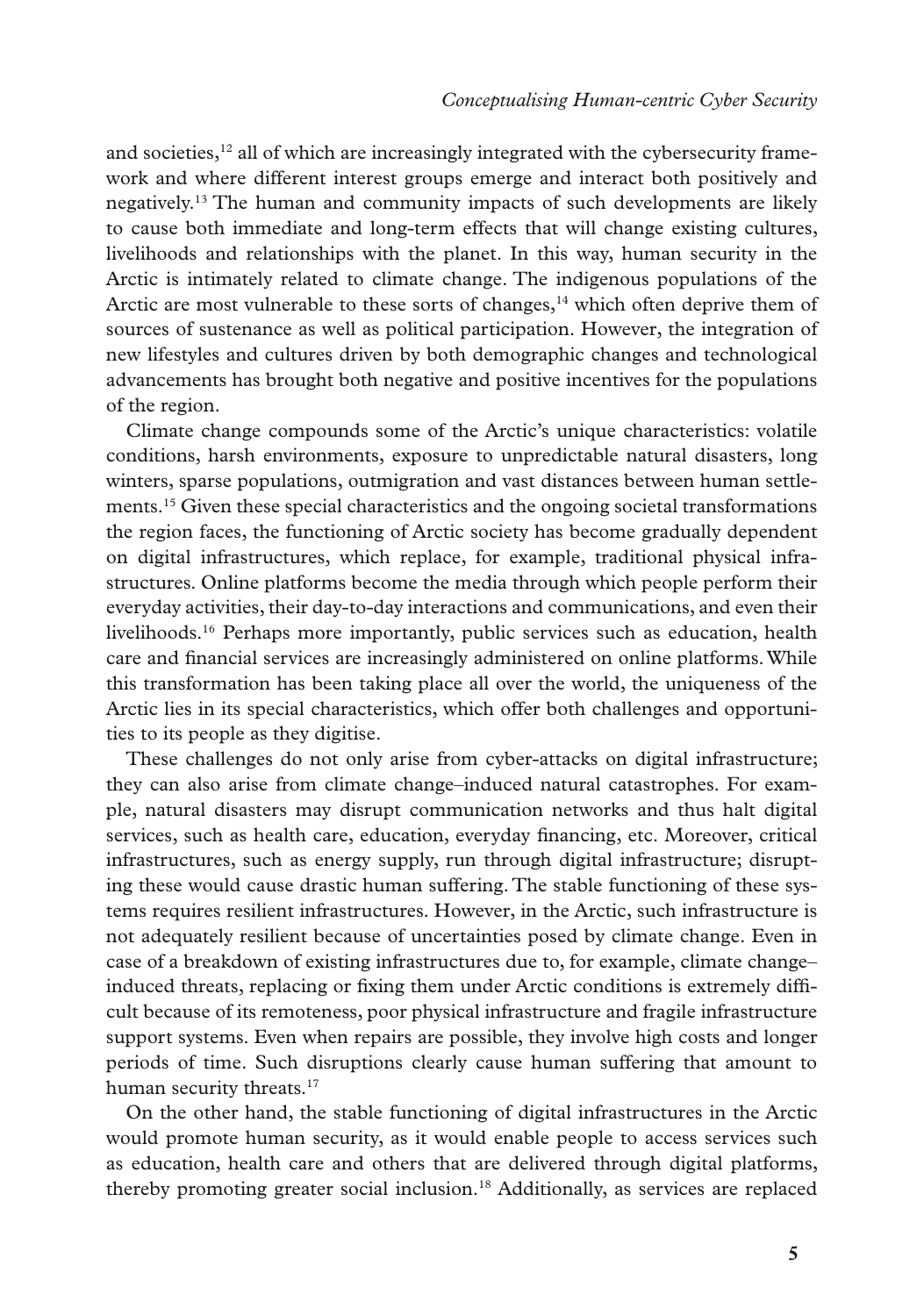#### *Joëlle Klein & Kamrul Hossain*

by digital infrastructures, people would need to travel less,<sup>19</sup> since services would be attainable through well-connected internet networks. Less travelling means less use of motorised vehicles and consequently decreased greenhouse gas emissions and greater effciency of climate change mitigation, which would advance greater environmental sustainability in the Arctic by realising a number of human security issues.

#### **3. Human security as it applies to the cybersecurity framework**

This section introduces the concept of human security and contextualises its application regarding cyber security and increased digitalisation. It builds on the previous section to elaborate on the current discourse around cyber security and the need to reconceptualise the security dialogue generally. It also discusses the inclusion of the cybersecurity framework as an emerging avenue for discussion within the human security paradigm.

In traditional conceptions of security, the referent object has been the state and its interests – essentially, national security. However, this fails to consider internal security or the well-being of individuals and communities as objects of security. Alongside this dominant discourse, the concept of human security was developed to re-focus the object of security away from the state and onto individuals and their communities. The notion of "human security" was popularised within the framework of the United Nations (UN) Development Programme in 1994 and based on achieving "freedom from fear" and "freedom from want."20 The concept now also includes the "freedom to live in dignity."21 In order to do so, human security proposes a bottom-up approach to understanding well-being as security centred on individuals and their communities as sites of freedom from fear, want, indignity and vulnerability. Human security re-centralises the referent object of security away from the state to individuals and their communities, and in doing so, it requires a more nuanced view of threats and opportunities for societal well-being that transcends the concept of "threats" as viewed through a national security paradigm. The function of human security, as stated in the UN General Assembly resolution 66/290, "is an approach to assist Member States in identifying and addressing widespread and cross-cutting challenges to the survival, livelihood and dignity of their people."<sup>22</sup> At its foundation, the concept promotes "people-centred, comprehensive, context-specifc and prevention-oriented responses that strengthen the protection and empowerment of all people."23 Furthermore, the concept has been expanded to encompass not only threats to individuals and their communities (survival) but also to promote security as a means of enabling individuals and their communities (survival plus).24 In this way, human security deals both with the constraints that particular threats place on communities and individuals as well as opportunities for them to enable their own resilience and well-being. In this sense, human security can also be described as including positive and negative security elements that both protect well-being and promote its development at the level of communities and individuals.25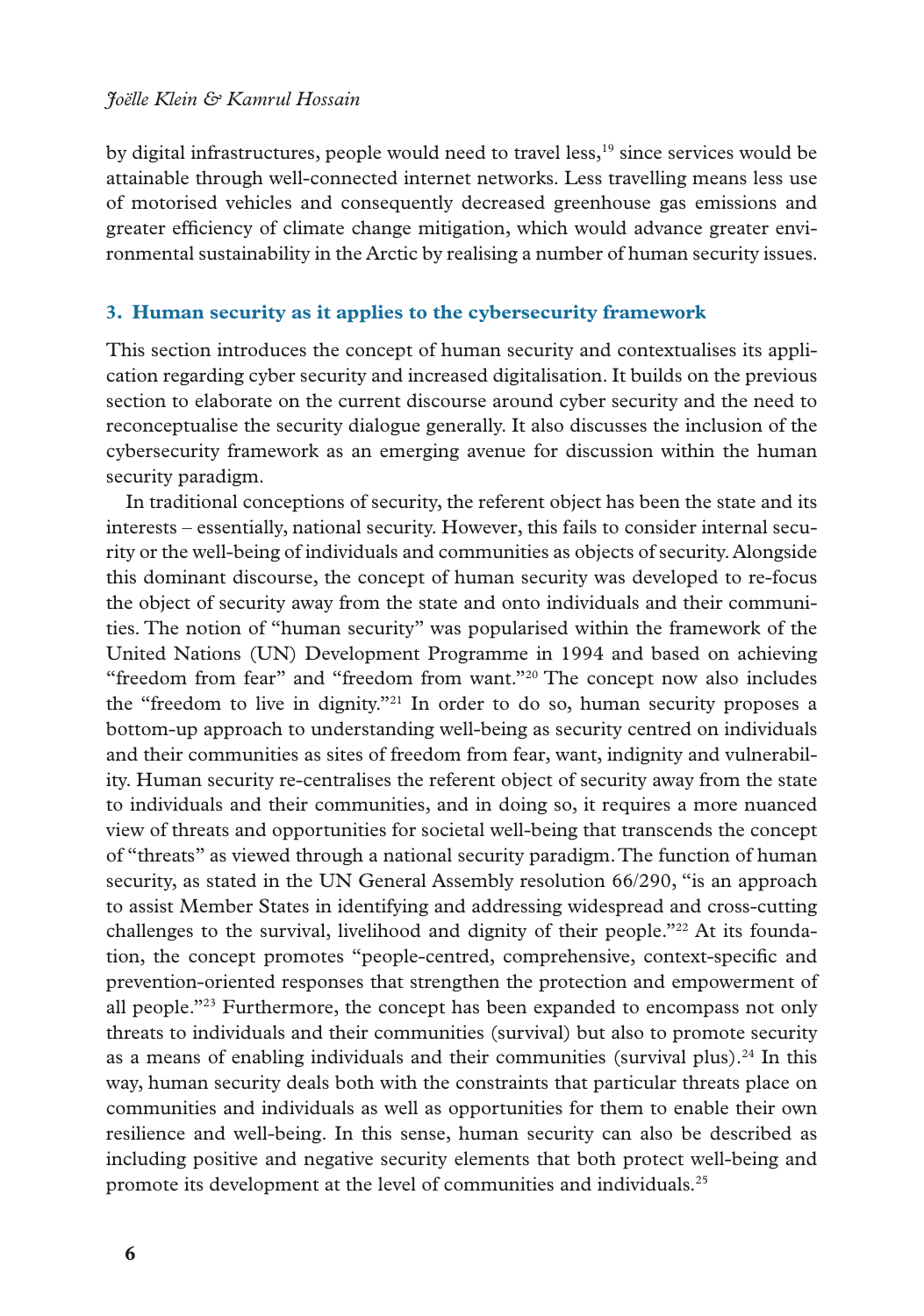In addition, human security relies on an understanding of security that is disaggregated by interrelated, dependent features, as elaborated in the UN Human Development Report in 1994, including health, food and communal, personal, environmental, economic and political security. These features are non-exhaustive, and the concept is adaptable to suit emerging security concerns and societal changes. At the core of human security lies human well-being through the reinforcement of human rights and development. To that degree, threats related to civil safety (such as emergency and disaster preparedness) are also integral to the concept of human security.26 The continuous functioning of critical infrastructures on which individuals and communities rely for daily existence also remains relevant. Given the broad conceptualisation of human security as a means to promote well-being by addressing issues that affect individuals and communities in their everyday lives in both positive and negative senses, digitalisation has increasingly been discussed within this framework. Recently, the concept of human security has also incorporated aspects of well-being associated with the present "yet invisible" reality under post-human security.27 Post-human security addresses threats to well-being in light of the increasing trend towards critical functions or work previously carried out by humans being performed by machines. In such a machine-dependent era, disruptions or failures of critical functions could have serious consequences for the everyday lives of humans.

As such, one emerging aspect of security that has been increasingly discussed by scholars includes digital security, which focusses on the role of digitalisation in the security of individuals and communities.<sup>28</sup> Essentially, digital security incorporates the foundational framework of human security as a frame of analysis in the interactions between human well-being regarding increased digitalisation.<sup>29</sup> Scholars have already been active in discussing the need for re-inserting the human impact or perspective back into the discourse around cyber security. At the foundational level, Diebert underlines the importance of a human-centric approach to cyber security: "In today's highly networked societies, in which an individual's personal data are widely distributed across numerous platforms, securing privacy requires a comprehensive approach in which individuals are empowered to control what happens to their data no matter where they are located, and governments and companies should have legal obligations to treat data in ways that protect the privacy of all users and citizens – thus promoting human security."30 Cavelty expands on the need to move beyond state-based security approaches that re-militarise and increase insecurity for human beings. She emphasises moving towards policies that consider privacy and data protection, which are inherently linked to a human rights perspective, as well as understanding cyber security as a social practice and an extension of social knowledge.<sup>31</sup> In this way, the concept of human security is also broadly applicable to digitalisation and the evolution of cyber-based functions and their impacts on the everyday lives of individuals and communities. Human security serves as a broad framework within which the impacts of emerging trends, developments and phenomena related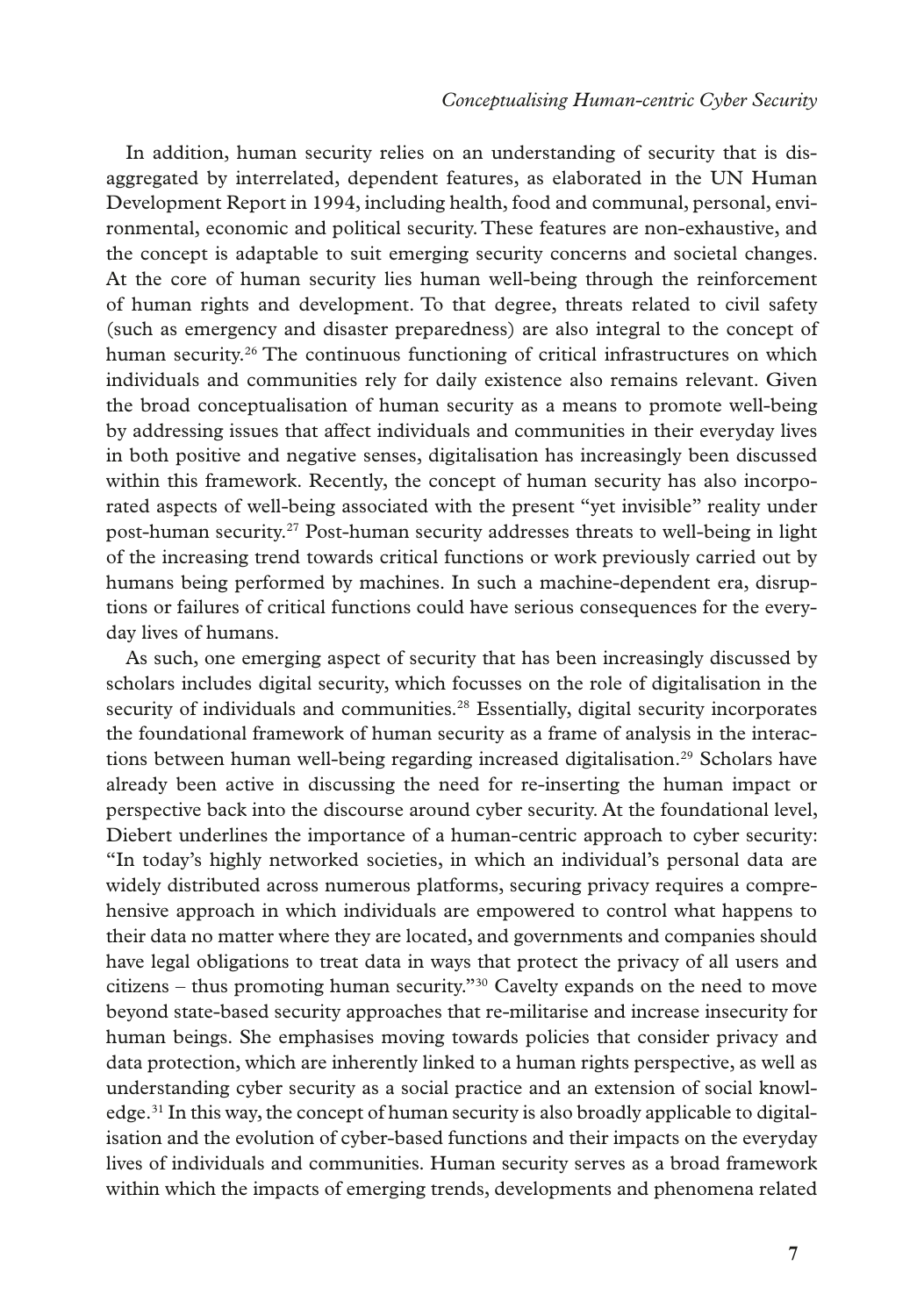to the well-being of individuals and communities can be assessed, contrasting with the existing traditional security discourse outlined below.

First and foremost, the tendency in traditional security discourse is to view cyber security as a purely technical concept in which the integrity of a network or computer system is the referent of security. This becomes clear when analysing existing national security policies as well as specifc cyber security–related policy documents and supporting research. For example, the European Union Agency for Network and Information Security (ENISA)'s Threat Landscape Report for 2018 highlighted the following as threats: malware; web-based attacks; web application attacks; phishing; denial of service; spam; botnets; data breaches; insider threat; physical manipulation/ damage/theft/loss; information leakage; identity theft; cryptojacking; ransomware; and cyber espionage.<sup>32</sup> Although all these inherently impact individuals (e.g. identity theft and information leakage), the predominant object of security is still the network, system or online tool itself,<sup>33</sup> while individuals and their communities are merely implied. Although this focus is still important and increasingly relevant as technology develops further, especially with emerging artifcial intelligence technology and autonomous systems, there is another aspect of security that is marginalised when cyber security is presented as a predominantly technical security concept: the real-life impact of societal digitalisation for the security and well-being of individuals and communities.

Furthermore, discussions of the broadening of security within a technology or cyber context are fxated on human behaviour and societal interaction as secondary impacts of digitalisation rather than starting points. While valuable, this perspective does not inherently include an understanding of the interrelated risks and opportunities that may be promoted or threatened in an increasingly digitalised world. The dominance of internet giants and their establishment in market economies, for example, if unchecked by states, may undermine individual rights to privacy, freedom of expression and freedom of thought.<sup>34</sup> The concept of internet and digital rights is quickly emerging as an important aspect of existing human rights regimes<sup>35</sup> and deserves a more dominant focus in existing cyber security debates. For example, in ENISA's recent analysis of research and development (R&D) priorities in cyber security, the inherent role of the individual or community in guiding cyber security processes was underscored in its section on capacity-building as an educational challenge. Within this, the report notes that, "Unless cyber security experts learn, either individually or in groups, to be experts across disciplines (i.e. technical, human behaviour, organisational and regulatory), the ability to build a socially inclusive, secure future for ICT will be lacking."36 To this end, perspectives that centralise the human within cyber security are relevant to the development of systems that are secure for individuals and communities.

Digital divides, often referred to as "gaps" between demographics and regions in the use of digital technologies in terms of access, training, knowhow and skills, also play a role in understanding the impact of dependence on technology for individuals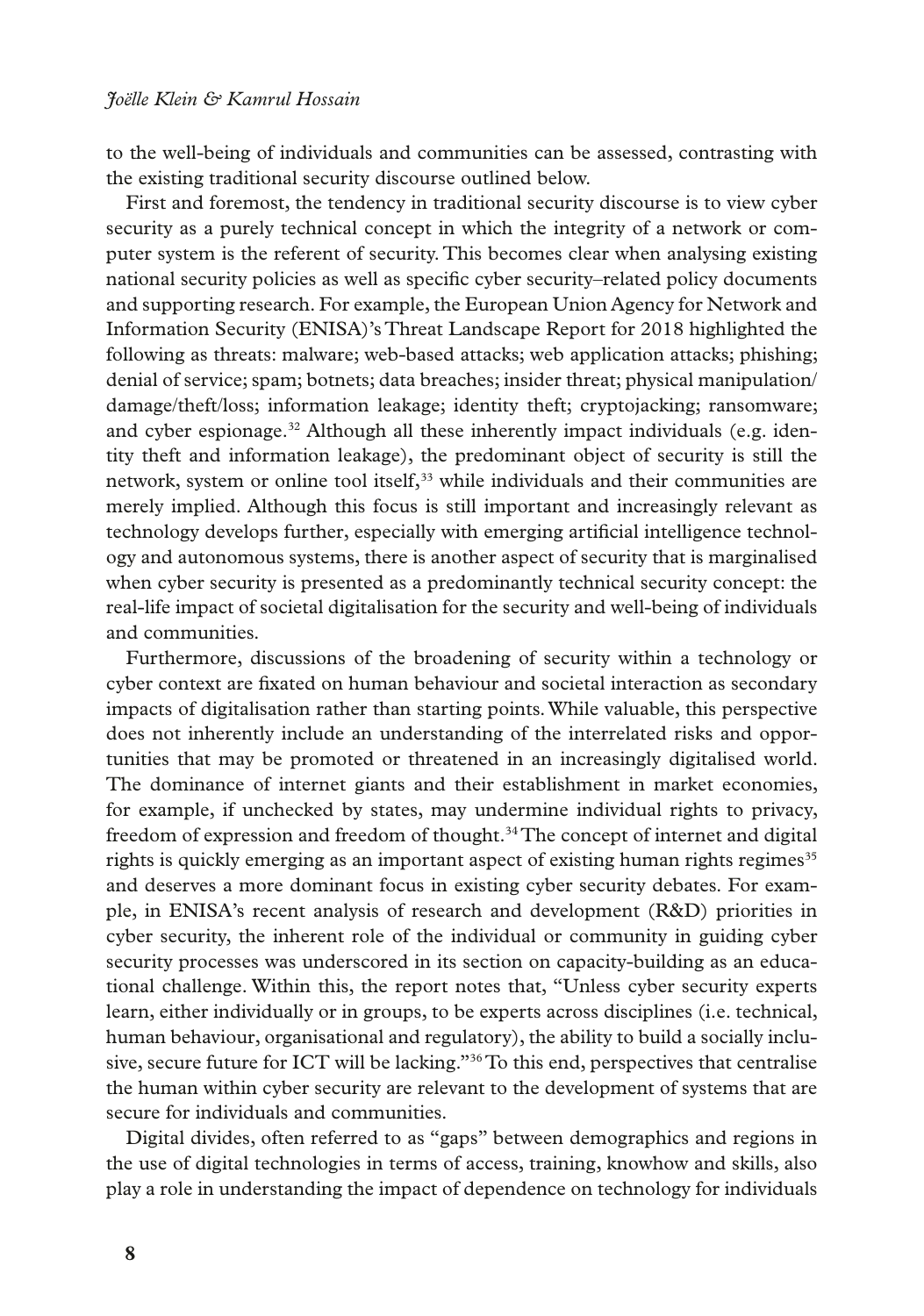and communities. The simple use of technological services and goods requires certain skills and knowledge to navigate and function in such a system. Furthermore, the development of algorithms and functional tools in a cyber context are limited to those with specifc skills and education, which can create closed, inaccessible arenas. The digitalisation of critical infrastructure also creates a new variable to consider in the nexus of cyber security conceptualisation. As an increasing number of public goods and services migrate to digital spaces, so do their relationships to societal and human behaviour and their security. However, this also has consequences for individuals and communities in a more direct, tangible way, as vulnerabilities that may have existed in the physical realm are now also present in the digital. The increasing interconnectivity of critical infrastructures, such as electricity, water and energy resource management systems with cyber technology means that societal security and functions depend on the security of the cyber network.<sup>37</sup> In rural regions, including those in the Arctic, digital divides are also experienced along cultural and gender lines, and the presence of opportunities surrounding community-based digital development or innovation are concentrated in larger cities.<sup>38</sup> To this end, individuals and communities seeking to engage in increasing digitalisation in a meaningful way may need to leave their communities to do so, with consequences for the identities and cultural integrities of individuals and communities.

## **4. The cybersecurity framework and climate change – security examples in the Arctic**

The last two sections provided a foundation on which to understand the link between human security, cyber technology and digitalisation and their relevance in the context of a climate-changed Arctic. To demonstrate the interrelated nature of climate change and cyber security for individuals and communities in the Arctic, the following section highlights several examples that underscore and contextualise such security issues.

As discussed above, human security in the Arctic can be assessed by defning both opportunities for enablement (positive security) as well as threats to individuals and communities (negative security). At the regional level, several such assessments have been made in the form of examining digitalisation and telecommunications infrastructure in the Arctic.39 While this infrastructure may not seem overtly related to cyber security, it is in fact intimately linked, as a connection to the cyber world would not be possible without it. Contextualising cyber security in the framework of human security in the Arctic, scholars have actively addressed the positionality of digitalisation and cyber security from the perspective of human security, developing a human-centric perspective of cyber security more specifcally in the EHN. Although this only represents one part of the Arctic, the concept itself does not lose applicability on a larger scale. The defning features of a human-centric perspective of cyber security are also relevant in other Arctic regions, which face similar regional impacts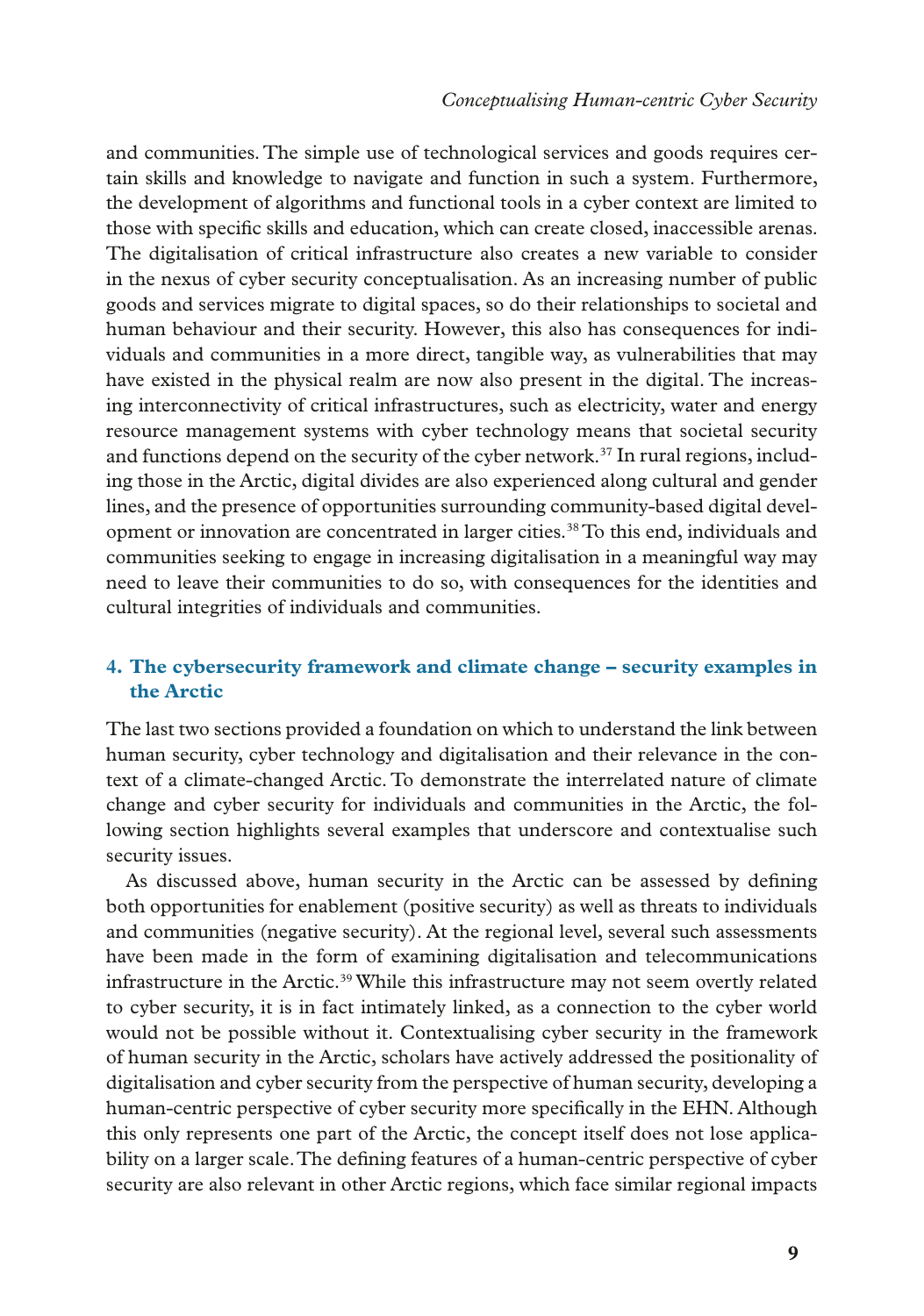of climate change, with implications for digitalisation in rural, sparsely populated areas.40 Zojer and Hossain, for instance, demonstrate the multi-dimensional aspects and impacts of human security in the Barents Region.<sup>41</sup> Zojer further discusses various elements of human security as they relate to digitalisation in the EHN, contextualising human security in the digital arena in a more localised context.<sup>42</sup> Salminen demonstrates the specifc link between cyber security policies and their impacts on human security in the EHN in a case study of digitalisation and the social health system in Northern Finland.<sup>43</sup> Dymet demonstrates the link between digitalisation and an increasingly cyber-based sphere of interaction with its impact on societal and individual cultural participation through language in the EHN.<sup>44</sup> Casotta and Sidortsov also underline the vulnerability of critical infrastructure and argue that a new approach to the impact of digitalisation and climate change on the integrity of energy management systems is of vital importance for different states in the EHN.<sup>45</sup>

Rather than considering cyber security solely within a framework of securing a physical object, this article considers cyber security through the lens of "*techne* and *logos*," as suggested by Cavelty in reference to contextualising Bijker's three types of technology into modern understandings of cyber security.46 In this understanding of cyber security, technology becomes as much a social practice as societal knowledge and therefore re-centres the human into equations about the well-being or integrity of a cyber system. In foregrounding social practice and knowledge regarding cyber technology in discussions of human security, opportunities for enablement emerge from the ways that individuals and communities use social media and the internet generally to participate in larger society. In the same way, threats to human security regarding cyber security can be characterised as the valued aspects of social practice or knowledge that are either no longer accessible via cyber development or have become vulnerable upon their advent in cyber space. Therefore, cyber security viewed through the lens of human security can be perceived as both the enabling and threatening of social practice and knowledge by cyber systems. This view is increasingly relevant when considering advancing digitalisation in the Arctic: "Telecommunication services are seen as improving the quality of life, but the current strategies do not address the potential fears or challenges local inhabitants and communities may experience through the advancement of digitalisation."47 Furthermore, as climate change is an urgent concern in the northern regions, the Arctic faces yet another wave of digitalisation to measure and mitigate these changes, which must also be reconciled with local communities; contextualising cyber security in the Arctic is thus ever more relevant to discussions on human security.

Digitalisation and climate change are thus phenomena that are rapidly changing societal interactions and consequently have direct infuences on the security of individuals and communities in the Arctic. Under a "survival plus"48 or broader understanding of human security, $49$  the impacts of these phenomena are analysed both for their negative security implications (threats and constraints) and their positive security implications (opportunities and enablement). Such analysis must be guided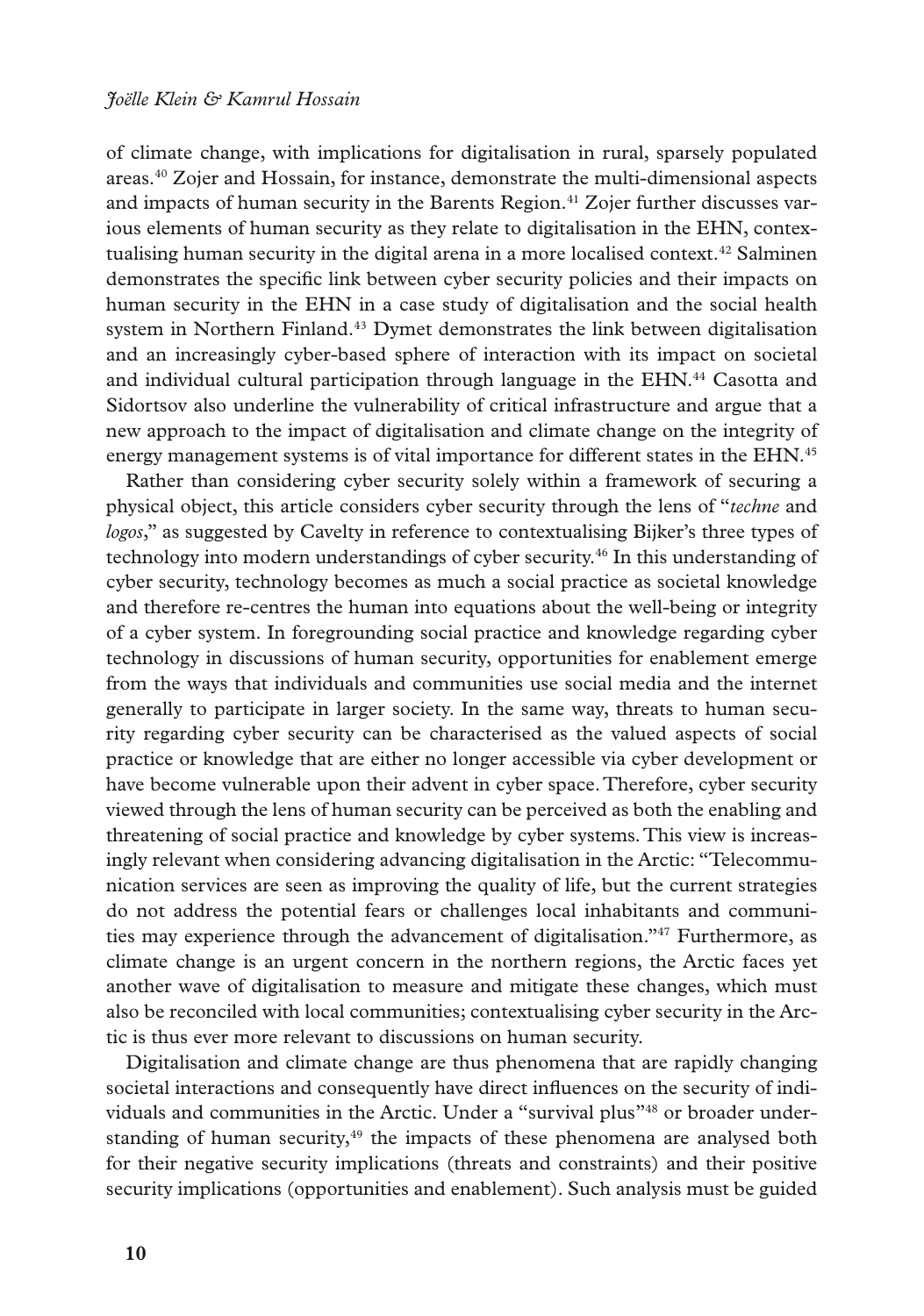by the underlying principles of human security, which require the identifcation of security elements to be made and prioritised by communities themselves. Therefore, this article does not attempt to defne or directly implicate specifc security concerns for particular communities in the Arctic. Although some scholars have already carried out research in precisely such a framework,<sup>50</sup> such studies remain sparse, and further research is required to meaningfully understand the security connections between climate change, on the one hand, and digitalisation and cyber security, on the other, in the Arctic. This article instead focusses on bringing to light the intimate connections between cyber security and climate change in the Arctic. In doing so, it casts a wide net in the hope that it may spur subsequent studies at a more local, contextual level by various and diverse Arctic communities.

### 4.1. Negative security (threats and constraints)

The following sub-section examines the interrelated negative security implications arising from digitalisation and climate change in an Arctic context. Negative security implications at the crossover of digitalisation and climate change in the Arctic for individuals and communities can be conceptualised in different ways. As previously discussed, the Arctic's physical environment is changing as a result of climate change. However, such implications are traditionally discussed from the perspective of national security, with cyber security being conceptualised as an extension of the integrity of the technology and infrastructure in cyberspace and in light of increasing uncertainty in the physical environment. For example, Cassotta and Sidortsov's conceptualisation of cyber security in individual countries in the EHN is based on the foundation that "Cyber-attacks against CI serving the energy sector compounded by climate change threats can lead to devastating consequences and put the national security of a state in peril."<sup>51</sup> Of course, this also has direct implications for communities and individuals living in the area who will bear any consequences that result from realised threats to critical infrastructure, since environmental degradation or damage may have direct impacts on physical installations or cyber systems that support critical infrastructure. Examples of critical infrastructures that are supported by cyber- and computer-based technology include health services, fnances and banking, utilities and electricity, commercial services, and industries such as aviation, energy and natural resource management. In this way, the social and economic development of various sectors of society are inherently dependent on digitalised critical infrastructure.

Furthermore, both climate change and threats to cyber security vis-à-vis critical infrastructures have implications for societal well-being, given that both can impact the functioning of an electric-grid system, water system or energy supply chain.<sup>52</sup> As climate change triggers more extreme weather events and the possibility of natural disasters, physical infrastructures are increasingly vulnerable to damage. As noted above, much of the existing infrastructure was not built considering the consequences that could arise from either climate change or cyber security, given the lack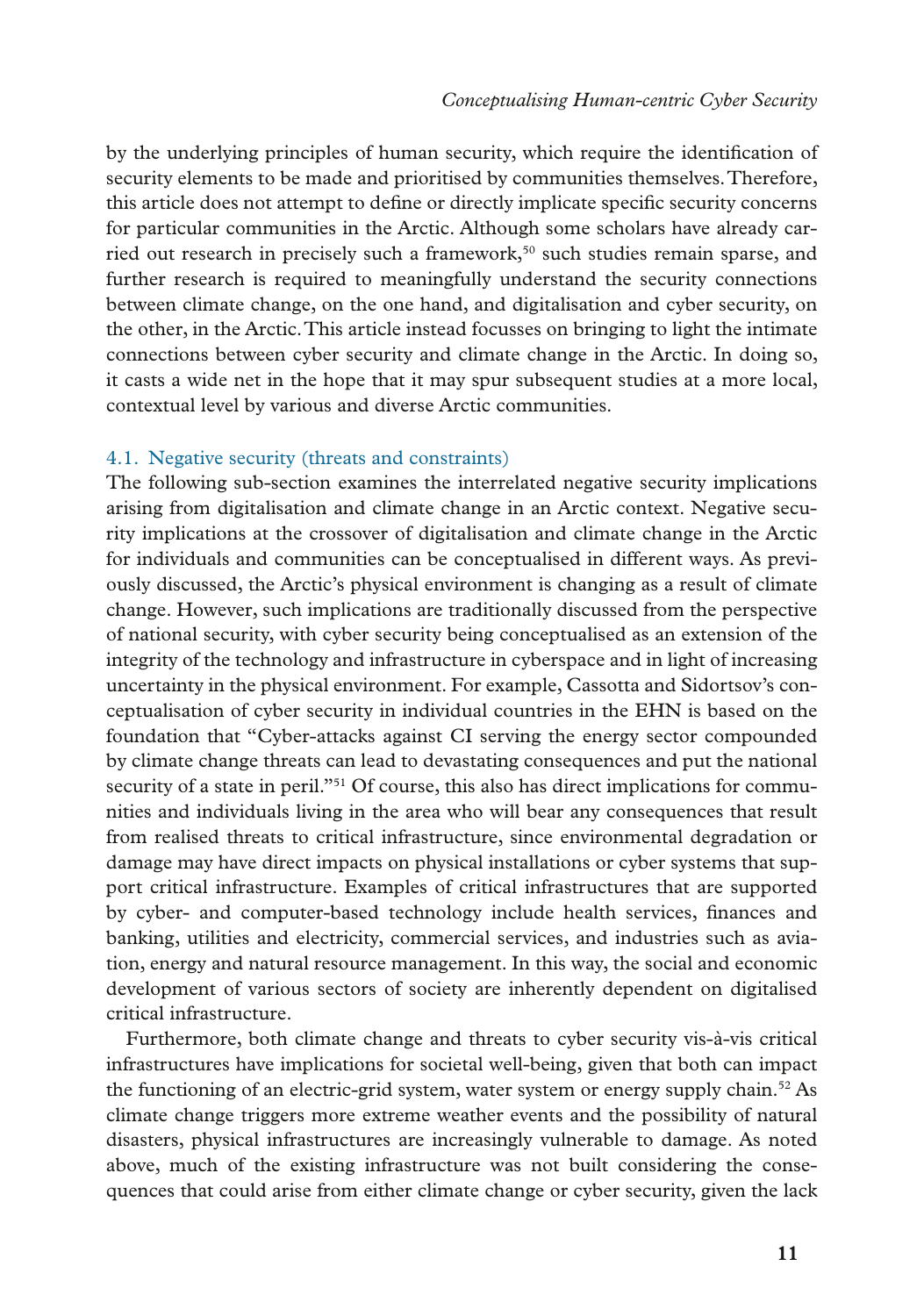#### *Joëlle Klein & Kamrul Hossain*

of evident need at the time it was put into place.<sup>53</sup> Indeed, new technologies were often developed and introduced at such a rapid rate that their implementation in critical infrastructures was poorly understood or constructed. Similarly, climate change as a factor of consideration in urban planning and infrastructure development was not deeply integrated in the construction of critical infrastructures, leading to the degradation and increased vulnerability of critical infrastructures, such as in Alaska, where they have been damaged due to the unexpected melting of the permafrost as a result of climate change.54 Thawing permafrost also affects the physical structures supporting daily life, such as electricity and grid networks, utilities, and water and waste management systems. Such consequences are visible across the Arctic – climate change in the region has already begun to impact the production of hydropower and the management of water systems through changes in the amount of precipitation, and poor infrastructural conditions are putting distribution networks at risk.<sup>55</sup> These systems are vital, and so climate change also has direct implications for the integrity of cyber-physical infrastructures and their operational systems which support human needs in the region.<sup>56</sup> Furthermore, repairing, restoring or addressing any damage, malfunction or cyber-attack to the physical installations of digital critical infrastructures in the region may require complex, careful, expensive and/or time-consuming action. As such, digital critical infrastructures that are developed to be resilient and robust against possible threats from climate change are necessary in the event of increased climactic conditions in the Arctic. In other words, critical infrastructures need to be resilient both in meeting physical climactic threats and increased human vulnerability in light of cyber insecurities such as cyber-attacks.

While this is certainly an important aspect of security implications at the intersection between climate change and digitalisation, using Cavelty's approach to cyber security as social practice and societal knowledge, in light of human security, different issues arise that threaten the security of individuals and communities in the Arctic. For example, given the urgency of climate change in the region, the issue has become a narrative used to justify increased digitalisation in the hopes of reducing costs, transportation and energy consumption.<sup>57</sup> As such, public services are becoming increasingly digitalised, physical services are decreasing, and cultural and societal reliance on certain types of knowledge or physical services and interaction are changing. This also requires social change to occur, which can have implications for individual and community practices that may confict with communal well-being and security in other ways. For example, Salminen discusses the discourse regarding digitalisation of the health system in the Länsi-Pohja area in Finland following disputes and efforts to restructure the system as well as the relationship of this public discourse to the personal security of the communities and individuals residing there.58 As part of her argument, she notes that individual security concerns are also part of such changes and involve increased personal vulnerability within a more complex digitalised system. For example, managing diverse security credentials, establishing and knowing how to deal with different levels of trustworthiness of different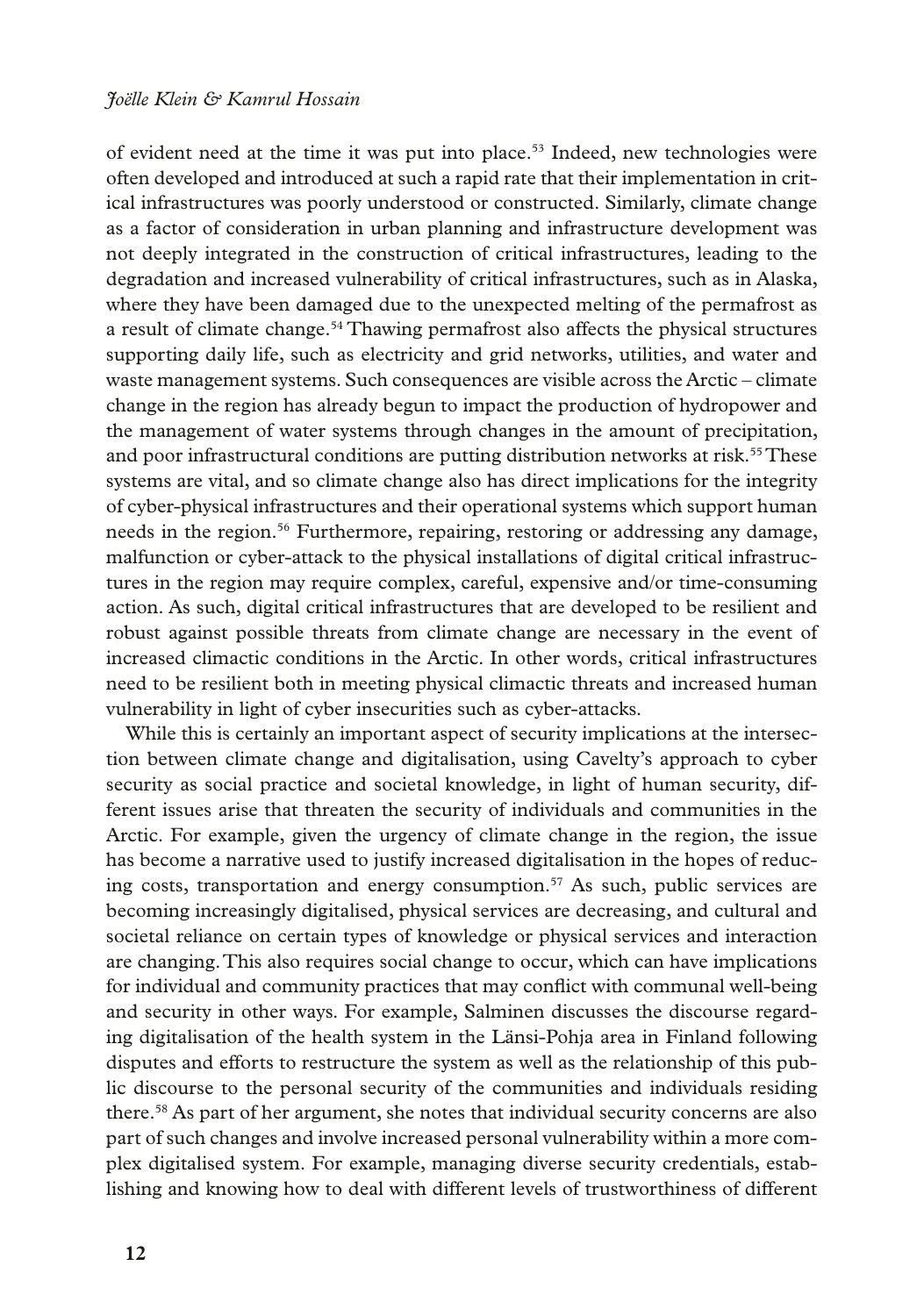platforms, and intuitively understanding the necessary processes involved regarding shared, stored, managed and collected data all have implications for personal security.59 Ultimately, she notes that, "Usually, when digitalisation and cybersecurity are discussed in the context of healthcare, the discourse does not revolve around user interfaces or people's experiences with or fears for service digitisation."60 Furthermore, as health systems become more digitalised and move towards e-health and tele-health services to cut costs and energy consumption, they may be vulnerable to privacy breaches as information is stored digitally, and existing critical infrastructure supporting them may be compromised.<sup> $61$ </sup> The combination of complexities, changing health interfaces themselves, the replacement of physical interfacing with digital in remote areas, potential digital divides, and the support infrastructure needed in Arctic climactic and geophysical conditions compounds the potential security implications for communities and individuals using and relying on such functions.

As climate change drives more digital solutions to reduce energy output and physical cost, it commensurately affects data storage and accessibility. Besides the example of stored personal health data, there are countless examples of both intimate personal data and seemingly harmless proximal data that must be contended with. Furthermore, societal knowledge, interactions and information are translated into data when they take place online (for example, Facebook), which is stored and secured for access by specifc authorities. However, ownership, use, analysis and access to this data is not always in the hands of the communities and individuals that generate it. As communities begin to utilise and rely on digital technologies as tools for societal interaction and extending knowledge, they also rely on specifc infrastructure and connectivity to meet such demands. As such infrastructure is relatively vulnerable in the northern Arctic regions, this has direct implications for those using technologies to extend societal interactions or practice into the digital realm. What happens if there are breakdowns in these systems? The advent of both digitalisation and climate change has direct implications for cyber security in the realms of personal security, information security, data protection and privacy for individuals and communities.

### 4.2 Positive Security (opportunities/enablement)

The following sub-section examines the interrelated positive security implications arising from digitalisation and climate change in an Arctic context. Positive conceptualisations of security implications at the crossover of digitalisation and climate change are easiest to view through the use of social media to enable engagement and participation across communities in the Arctic. Extractive industries and economic development projects tied to natural resource use in the Arctic are increasingly interesting as climate change renders much of the north more accessible to possible development. To the degree this occurs, human security for communities and individuals is inherently tied to the ability to advocate and negotiate the projects and developments that impact their daily lives. As such, narratives of environmental justice and efforts to generate awareness and activism surrounding these concerns have emerged.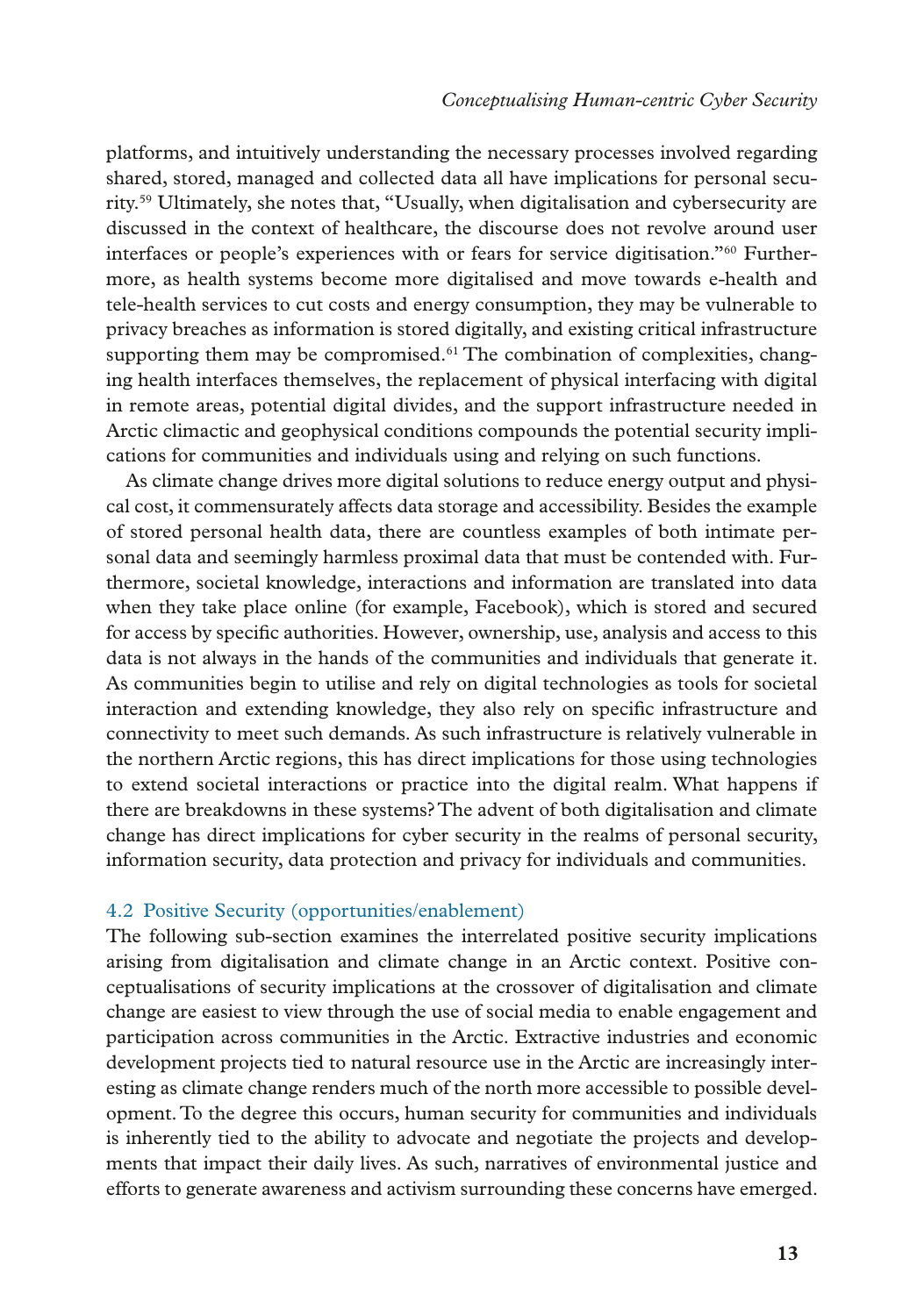Ultimately, digitalisation has offered such an avenue for participation as well as the possibility to infuence the decision-making processes behind such projects.

With the advent of digitalisation, many these discussions have moved online, and social media has become the predominant forum for social interaction regarding political, social and economic developments. In the Arctic, this must also be conceptualised alongside the simultaneous phenomenon of climate change, which has impacted immediate and long-term social practice and planning regarding security. Social media has provided communities across the Arctic with the possibility to bring local issues to the global stage and to increase their participation in the development of certain activities arising from environmental or climate change–related issues in their communities. Skjervedal discusses how social media has increased the public participation of youth in forums for public participation regarding mineral and petroleum projects in Greenland.<sup>62</sup> A rise in such projects could occur as climate change renders more of Greenland accessible to resource use.<sup>63</sup> She suggests that current systems for public participation are strengthened and improved through social media as a method for public engagement and underlines the role of such technology in providing access to decision-making for youth.<sup>64</sup> She found that social media removes the barriers of logistics, timing and cost and motivates youth to actively participate in sharing their views and perspectives regarding extractive industry projects in Greenland.<sup>65</sup> As climate change generates interest in extractive industrial development in Greenland, such processes are expected to become part of societal development, with digitalisation providing a positive tool to assist in defning the security of individuals and communities impacted by such change. In this way, social media has enabled communities to defne, actualise and advocate for their security and well-being. Considering cyber security as an extension of security through social practice and knowledge in relation to technology, another form of positive security includes the utility of digitalisation in bringing new tools into the social practices of individuals and communities. This includes, for example, the use of online platforms for the preservation and dissemination of social and cultural knowledge, which are of particular importance to Indigenous peoples in the Arctic.66 For example, various online groups exist to share and disseminate Indigenous languages tools – including a Facebook group focused on learning Inupiaq<sup>67</sup> and a course to learn Inupiaq words on a popular language learning platform.<sup>68</sup> In this way, digitalisation has spurred increased interest, use and understanding of digital tools that can overcome digital divides, secure cultural and societal practices through language, and advocate for local needs and perspectives.

### **4. Conclusion**

Ultimately, given the widespread presence of online tools, new strategies to understand and connect security in cyberspace to individuals and communities need to be addressed. As individuals and communities rely and depend more heavily on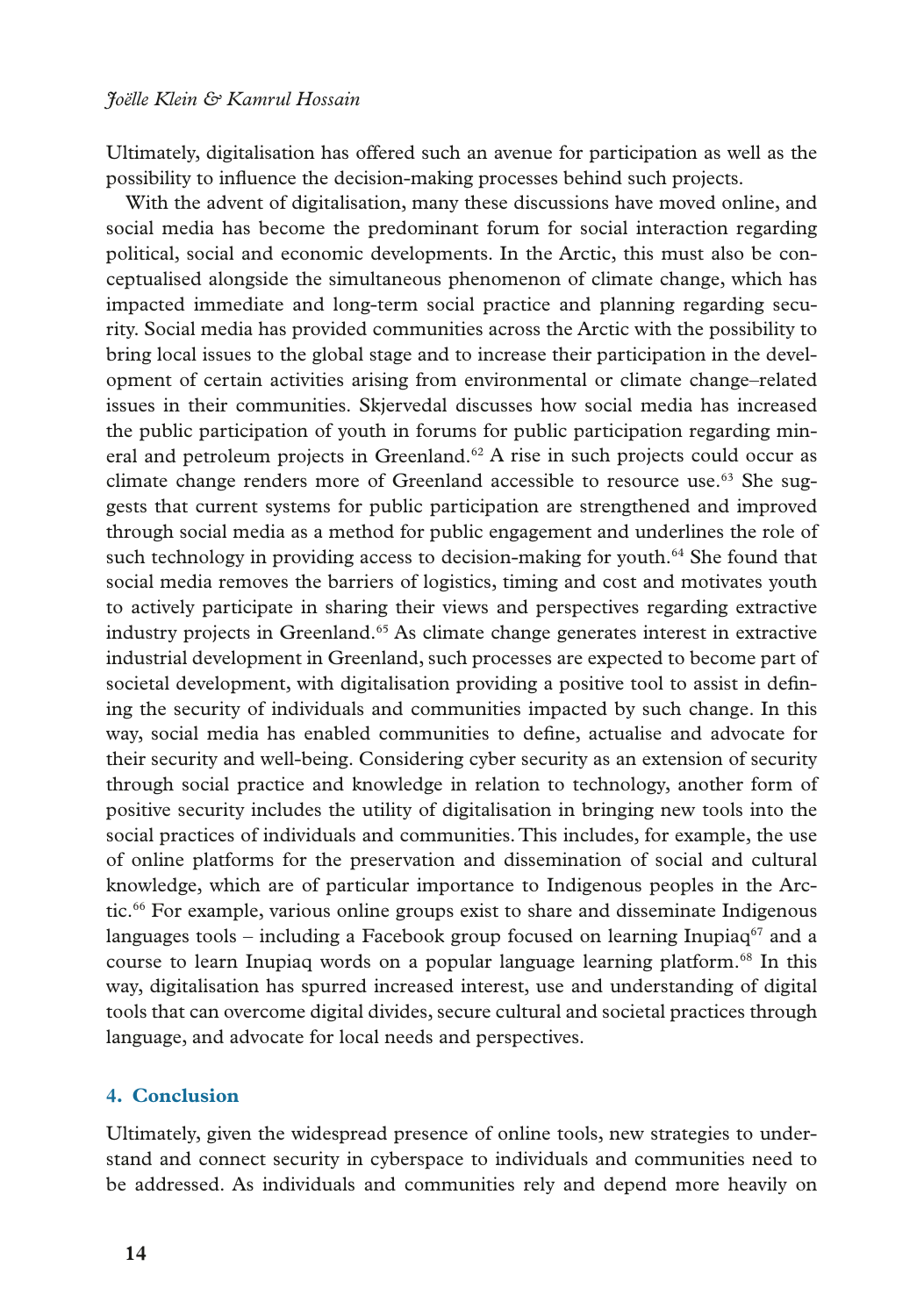cyber technology and climate change shifts the practices and societal functions of existing communities, the threats and opportunities implicit in such processes need to be discussed and considered on a policy level. Furthermore, cyber security must be understood from a human-centric perspective to assess its impacts on society. Simultaneously, as the urgency of climate change and its implications for society increase, a nuanced and integrated approach to understanding security in the Arctic is necessary in all aspects. Although cyber security is predominantly viewed as impacting an invisible, intangible space, it has very real implications in the physical world. As the physical world changes as a result of climate change, these two phenomena inherently interact in impacting the security of communities and individuals in the Arctic. Given the rapid pace with which these simultaneous phenomena are changing communal practices, both need to be seriously considered from the perspective of human security and made relatable to the everyday well-being and security of individuals and communities.

## **ACKNOWLEDGEMENTS**

This work was supported by Nordforsk, under Grant number 81030, and within the framework of the research project, *Enablement besides Constraints: Human Security and a Cyber Multi-disciplinary Framework in the European High North (ECoHuCy)*.

## **NOTES**

- 1. G Hoogensen, "Security by Any Other Name: Negative Security, Positive Security, and a Multi-Security Approach," *Review of International Studies* 38 (2012): 835–859.
- 2. M Salminen and K Hossain, "Digitalisation and Human Security Dimensions in Cybersecurity: An Appraisal for the European High North," *Polar Record* 54, no. 275 (2018): 108–118.
- 3. Ibid.; Myriam Dunn Cavelty, "Breaking the Cyber-Security Dilemma: Aligning Security Needs and Removing Vulnerabilities," *Science and Engineering Ethics* 20, no. 3 (2014): 701– 715; M Salminen, "Digital Security," in *Society, Environment and Human Security in the Arctic Barents Region*, eds. D Cambou and K Hossain (Abingdon, Oxon: Routledge, 2018), 187– 204; G Zojer and K Hossain, "Re-thinking Multifaceted Human Security Threats in the Barents Region: A Multi-Level Approach to Societal Security," *Juridica Lapponica* (2017), 42; G Zojer, "Free and Open Source Software as a Contribution to Digital Security in the Arctic," *The Arctic Yearbook* (2019), 1–16.
- 4. S Mackie, "Environmental Security in the Barents Region," in *Society, Environment and Human Security in the Arctic Barents Region*, eds. D Cambou and K Hossain (Abingdon, Oxon: Routledge, 2018), 37–57.
- 5. Arctic Council, *Telecommunications Infrastructure in the Arctic: A Circumpolar Assessment* (2017), 17, http://hdl.handle.net/11374/1924.
- 6. T Heleniak and D Bogoyavlenskiy, "Arctic Populations and Migration," in *Arctic Human Development Report: Regional Processes and Global Linkages*, eds. J N Larsen and G Fondahl (2014), 53–103, http://norden.diva-portal.org/smash/get/diva2:788965/fulltext03.pdf.
- 7. IPCC, "Summary for Policymakers," in *Global Warming of 1.5°C: An IPCC Special Report on the Impacts of Global Warming of 1.5°C Above Pre-Industrial Levels and Related Global*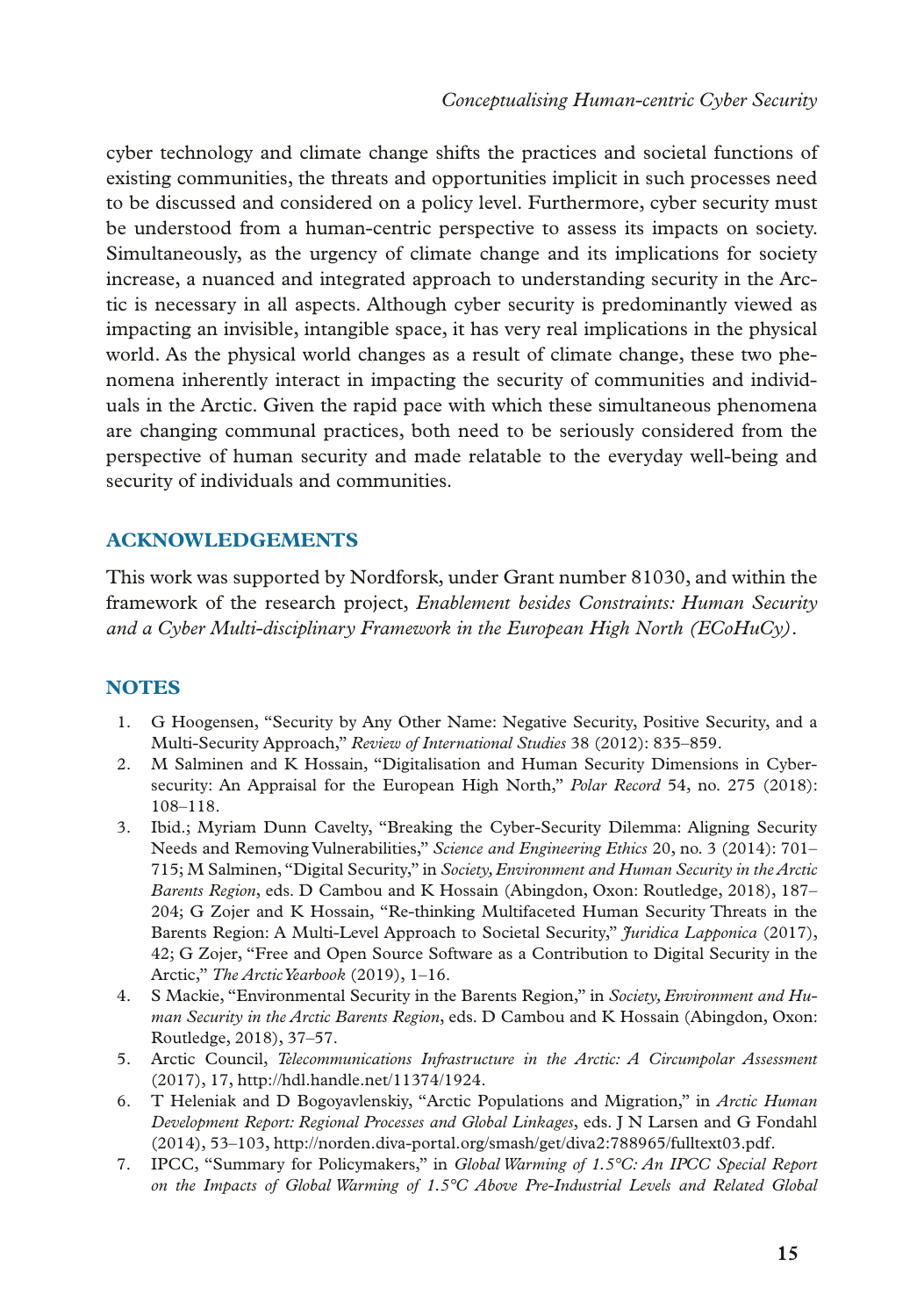*Greenhouse Gas Emission Pathways in the Context of Strengthening the Global Response to the Threat of Climate Change, Sustainable Development, and Efforts to Eradicate Poverty* (2018), https://www.ipcc.ch/sr15/chapter/summary-for-policy-makers/.

- 8. AMAP, *Adaptation Actions for a Changing Arctic: Perspectives from the Bering-Chukchi-Beaufort Region* (December 28, 2017), https://www.amap.no/documents/doc/adaptation-actions-for-a-changing-arctic-perspectives-from-the-bering-chukchi-beaufort-region/1615.; AMAP, *Adaptation Actions for a Changing Arctic: Perspectives from the Barents Area* (October 10, 2017), https://www.amap.no/documents/doc/adaptation-actions-for-a-changing-arctic-perspectives-from-the-barents-area/1604.
- 9. ACIA, *Impacts of a Warming Arctic* (October 15, 2004), [https://www.amap.no/documents/](https://www.amap.no/documents/doc/impacts-of-a-warming-arctic-2004/786) [doc/impacts-of-a-warming-arctic-2004/786.](https://www.amap.no/documents/doc/impacts-of-a-warming-arctic-2004/786)
- 10. IPCC, *Global Warming of 1.5°C*, 32.
- 11. K Klubnikin and D Causey, "Environmental Security: Metaphor for the Millennium," *Seton Hall Journal of Diplomacy and International Relations* 2,3 (Summer/Fall) (2002), 124.
- 12. According to the Arctic Human Development Report, it is unlikely that Arctic societies and cultures can remain resilient in the face of all of these biophysical and societal changes. Arctic societies face an unusual combination of biophysical and socio-economic stresses, many of which can be linked to oil and gas development. See O R Young and N Einarsson, "A Human Development Agenda for the Arctic: Major Findings and Emerging Issues," in *Arctic Human Development Report*, eds. N Einarsson, J N Larsen, A Nilsson, and O R Young (Akureyri: Stefansson Arctic Institute, 2004), 230; O Langhelle and A Mikkelsen, "Framing Oil and Gas in the Arctic from a Sustainable Development Perspective," in *Arctic Oil and Gas Sustainability at Risk*, eds. A Mikkelsen and O Langhelle (Abingdon, Oxon: Routledge, 2008), 32.
- 13. For example, clashes between mining companies and indigenous communities. See K Hossain and A Petrétei, "Resource Development and Sámi Rights in the Sápmi Region: Integrating Human Rights Impact Assessment in Licensing Processes," *Nordic Journal of International Law* 86, no. 3 (2017), 302–340.
- 14. M L Parry et al., *Climate Change 2007: Impacts, Adaptation and Vulnerability. Contribution of Working Group II to the Fourth Assessment Report of the Intergovernmental Panel on Climate Change* (Cambridge: Cambridge University Press, 2007), 672.
- 15. K Hossain, "The Question of Societal Security in the Arctic," in *Society, Environment and Human Security in the Arctic Barents Region*, eds. K Hossain and D Cambou (London: Routledge, 2019), 3–18.
- 16. K Hossain, "The Evolving Information-Based Society and its Infuence on Traditional Culture: Framing Community Culture and Human Security of the Sámi in the European High North," *The Yearbook of Polar Law* 10 (2019), 275–296.
- 17. K Hossain, "Human Security in Cyberspace and Climate Change: A Refection from the European High North," *European Journal of Human Security* 2, no. 3 (2018), 55–74.
- 18. K S Gulbrandsen and M Sheehan, "Social Exclusion as Human Insecurity: A Human-Cybersecurity Framework Applied to the European High North (EHN)," in *Digitalisation and Human Security: A Multi-Disciplinary Approach to Cybersecurity in the EHN*, eds. Mirva Salminen, Gerald Zojer, and Kamrul Hossain (Palgrave, 2020).
- 19. Salminen and Hossain, "Digitalisation," 108–118.
- 20. UNDP, *Human Development Report* (New York, 1994).
- 21. UNTFHS, *Human Security Handbook* (New York: UN Human Security Unit, 2016).
- 22. UNGA, Resolution Adopted on 10 September 2012, 66th Session, Agenda Items 14 and 117, A/RES/66/290 (New York, 2012).
- 23. UNTFHS, *Human Security Handbook*.
- 24. K Booth, *Theory of World Security* (Cambridge: Cambridge University Press, 2007).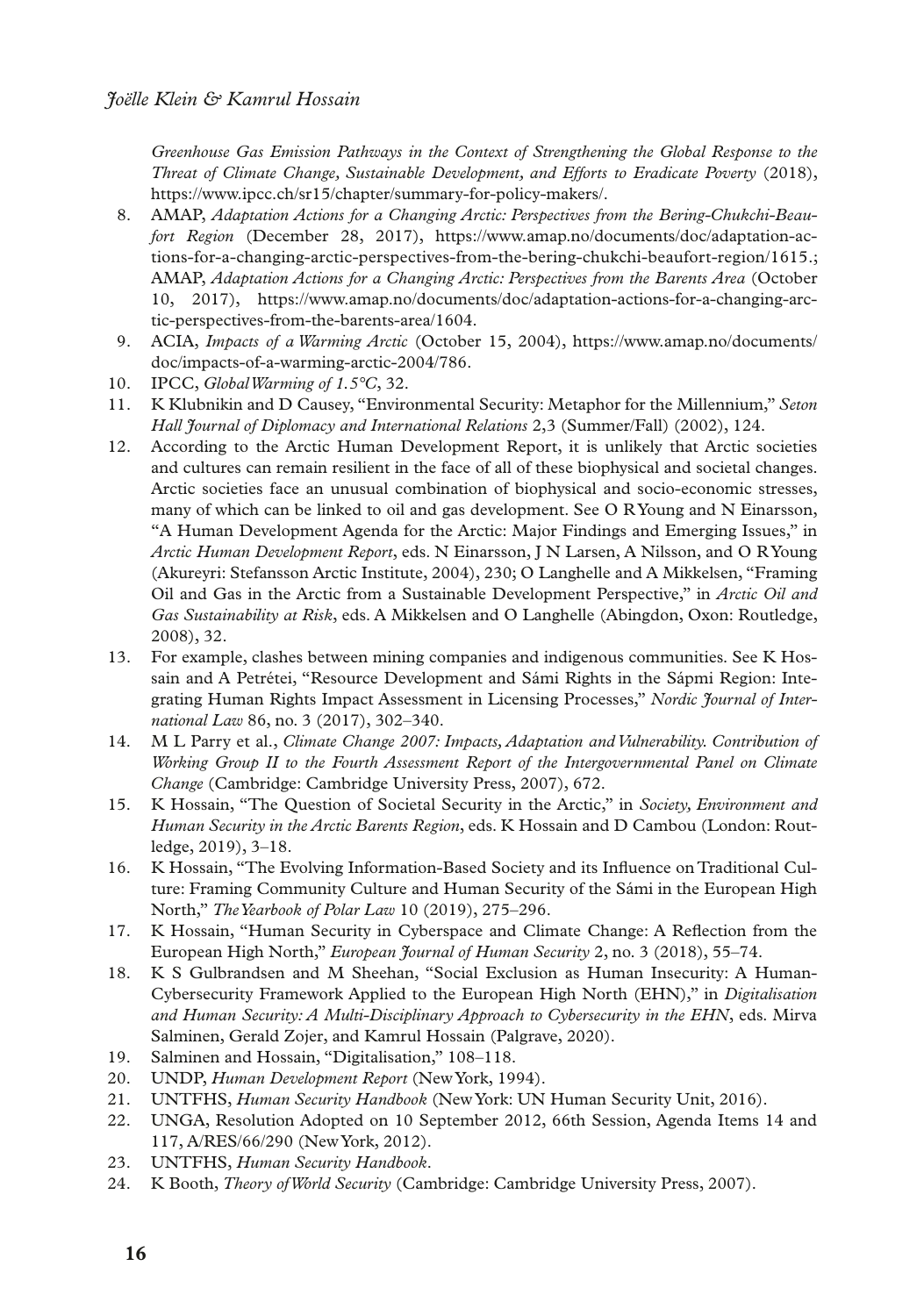- 25. Hoogensen, "Security by Any Other Name," 853–859.
- 26. Hossain, "Human Security," 55–74.
- 27. J P Burgess, "Posthuman Security," *European Journal of Human Security* (2017), 63–73.
- 28. Salminen, "Digital Security," 187–204.
- 29. Ibid.
- 30. R Diebert, "Towards a Human-Centric Approach to Cyber Security," *Ethics and International Affairs* 32, no. 4 (2018), 411–418.
- 31. Cavelty, "Breaking the Cyber-Security Dilemma," 701–715.
- 32. ENISA, *ENISA Threat Landscape Report 2018: 15 Top Cyberthreats and Trends* (January 28, 2019), [https://www.enisa.europa.eu/publications/enisa-threat-landscape-report-2018/at\\_](https://www.enisa.europa.eu/publications/enisa-threat-landscape-report-2018/at_download/fullReport) [download/fullReport.](https://www.enisa.europa.eu/publications/enisa-threat-landscape-report-2018/at_download/fullReport)
- 33. Ibid.
- 34. Diebert, "Human-Centric Approach," 411–418.
- 35. D Joyce, "Internet Freedom and Human Rights," *The European Journal of International Law* 26, no. 2 (2015), 493–514.; N Cardozo et al., "Promoting Security Researchers' Rights in the Americas" (2018), https://eff.org/coders-rights-americas.
- 36. ENISA, *Analysis of the European R&D Priorities in Cybersecurity: Strategic Priorities in Cybersecurity for a Safer Europe* (December 19, 2018), [https://www.enisa.europa.eu/publications/](https://www.enisa.europa.eu/publications/analysis-of-the-european-r-d-priorities-in-cybersecurity/at_download/fullReport.) [analysis-of-the-european-r-d-priorities-in-cybersecurity/at\\_download/fullReport.](https://www.enisa.europa.eu/publications/analysis-of-the-european-r-d-priorities-in-cybersecurity/at_download/fullReport.)
- 37. Hossain, "Human Security," 55–74.
- 38. D P Subramony, "Understanding the Complex Dimensions of the Digital Divide: Lessons Learned in the Alaskan Arctic," *The Journal of Negro Education* 76, no. 1 (2007), 57–67.
- 39. Arctic Council, *Telecommunications Infrastructure*.
- 40. Ibid.
- 41. Zojer and Hossain, "Re-thinking Multifaceted Human Security," 42.
- 42. G Zojer, "The Interconnectedness of Digitalisation and Human Security in the European High North: Cybersecurity Conceptualised Through the Human Security Lens," in *Yearbook of Polar Law: Volume 10*, eds. T Koivurova, G Alfredsson, D Cambou, and J Klein (Leiden: Brill, 2019), 297–320; G Zojer, "Free and Open Source Software as a Contribution to Digital Security in the Arctic," *The Arctic Yearbook* (2019), 1–16.
- 43. M Salminen, "Refocusing and Redefning Cybersecurity: Individual Security in the Digitalising European High North," in *Yearbook of Polar Law: Volume 10*, eds. T Koivurova, G Alfredsson, D Cambou, and J Klein (Leiden: Brill, 2019), 321–357.
- 44. M Dymet, "Digital Language Divide in the European High North: The Level of Online Presence of Minority Languages from Northern Finland, Norway and Sweden," in *Yearbook of Polar Law: Volume 10*, eds. T Koivurova, G Alfredsson, D Cambou, and J Klein (Leiden: Brill, 2019), 247–274.
- 45. S Cassotta and R Sidortsov, "Sustainable Cybersecurity? Rethinking Approaches to Protecting Energy Infrastructure in the European High North," *Energy Research & Social Science* 51 (2019), 129–133.
- 46. Myriam Dunn Cavelty, "Cybersecurity Research Meets Science and Technology Studies," *Politics and Governance* 6, no. 2 (2018), 22–30; W E Bijker, "Why and How Technology Matters," In *The Oxford Handbook of Contextual Political Analysis*, eds. R E Goodin and C Tilly (Oxford: Oxford University Press, 2006), 681–706.
- 47. Zojer, "The Interconnectedness of Digitalisation," 309.
- 48. K Booth, *Critical Security Studies and World Politics* (Boulder: Lynne Rienner Publishers, 2005).
- 49. Hoogensen, "Security by Any Other Name," 853–859.
- 50. M Salminen, "Refocusing and Redefning Cybersecurity," 321–357.
- 51. Cassotta and Sidortsov, "Sustainable Cybersecurity?" 132.